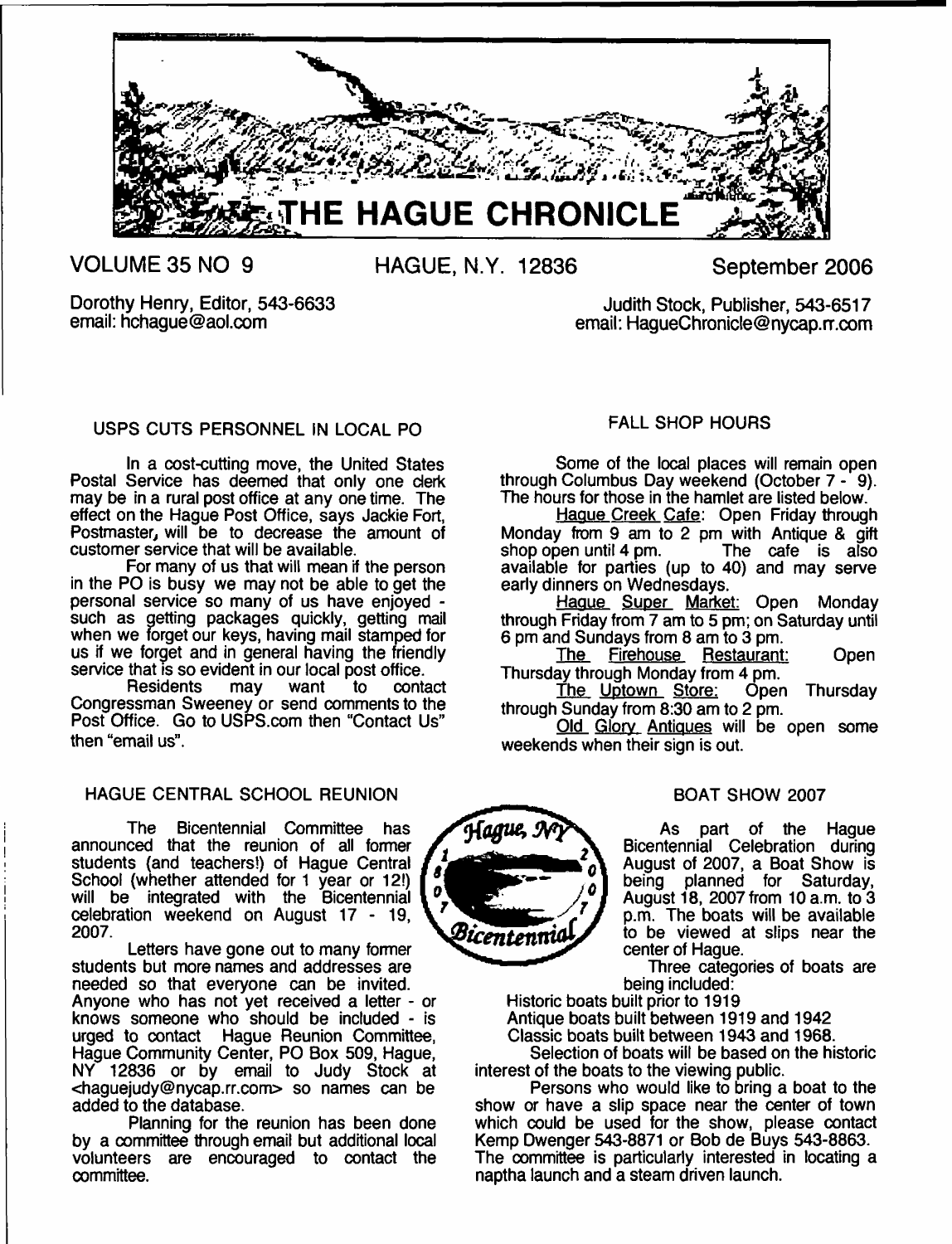#### SENIOR NEWS

Now that fall is here, the Senior Citizens Club is finding their calendar filling up with much to do. The August Picnic at the Fire House was a success, as always. We had tables just laden with tasty dishes and our Chef Ebby kept those juicy burgers & franks moving. It was a great day!

Plans are in place for many of our Seniors to goto Elizabethtown, NY on Saturday, September 23rd. We will visit the Adirondack History Center Museum and also attend the Field, Forest and Stream Festival sponsored by the Northern Adirondack Arts Council which is being held in the museum park. We will then have lunch at the Deers Head Inn located there in the village.

The next Club Meeting will be on Tuesday, September 26 at 1:30 PM at the Community Center. Speaker for the day will be Nancy Talarski, Project Director for RSVP (Retired & Senior Volunteer Program). She will be talking to us about a new COMPANION PROGRAM to help Seniors who are homebound. Hague does currently have a Meals on Wheels program available but this would go a step beyond that. Our meeting is open to any of you in town who may be interested. Please come. Refreshments will be served. ... mp

THE WINNERS ARE...

The Senior Parade Committee held the Memorial Day Raffle Drawing on Labor Day Weekend. Several congregated on the porch of The Hague Creek Cafe while Town Board Member Art Steitz had the honor of drawing the lucky winners.

PRIZE #1 - QUILT BY SHIRLEY to Adria Bothe of Hague & North Carolina PRIZE #2 - PACK BASKET & GIFTS to Chris Navitzky, Sabbath Day Point PRIZE #3 - DINNER BASKET to Betty Van Sleet, Hague

We thank all who participated in this Memorial Day Fundraiser Raffle. We met our goal and were able to add another tidy sum to the Parade Bank Account. ... mp

# HVFD SEEKS VOLUNTEERS

As is the case in most small communities in the north country, Hague is experiencing a dwindling number of trained firemen and EMTs. The need is especially acute in the ambulance squad, which is currently operating with only 6 certified staff, some of whom hold down full time jobs. Not too many years ago, there were twice that number.

Being a member of the Hague Volunteer Fire Department can be an enjoyable and rewarding experience while providing an invaluable service to the community. A new EMT certification course will be offered here in Hague beginning in October. This course offers a great opportunity for anyone interested to come aboard now. New firemen are always needed, as well.

We wish to thank all who helped make our Labor Day coin drop such a success, without too much slowing of traffic. In August there were 10 fire calls using 108.5 man hours, and 11 ambulance calls using 87 man hours.

Be sure to mark your calendars for our annual Fall harvest dinner on Sat. October 7, 4- 7 p.m. It will feature deep fried turkey (if you haven't had it, you gotta try it!) and all the fixings. All you can eat. Your friends will be there.

The Fire Department reminds you to be sure to have your furnace checked before the heating season starts. ...jm

# MARK YOUR CALENDAR

On November 8, 2006, the Flu Clinic will be held at the Community Center from 1-3 PM. There doesn't seem to be a shortage of the vaccine this year and therefore anyone is eligible for the shot.

A fee of \$20 will be charged for non-Medicare patients.

# NOISE ORDINANCE PUBLIC HEARING

Dick Gladu, Town Board member is chairing a committee to collect comments from residents on the need for, or comments about, establishing a noise ordinance for the Town of Hague and they want lots of input.

Another public comment hearing will be held on Tuesday, September 26, 2006 at 6:30 pm at the Community Center.

# MASS HOURS CHANGED

Sunday Mass at Blessed Sacrament Church in Hague begins now at 11 am and will continue to start at that time during the winter months.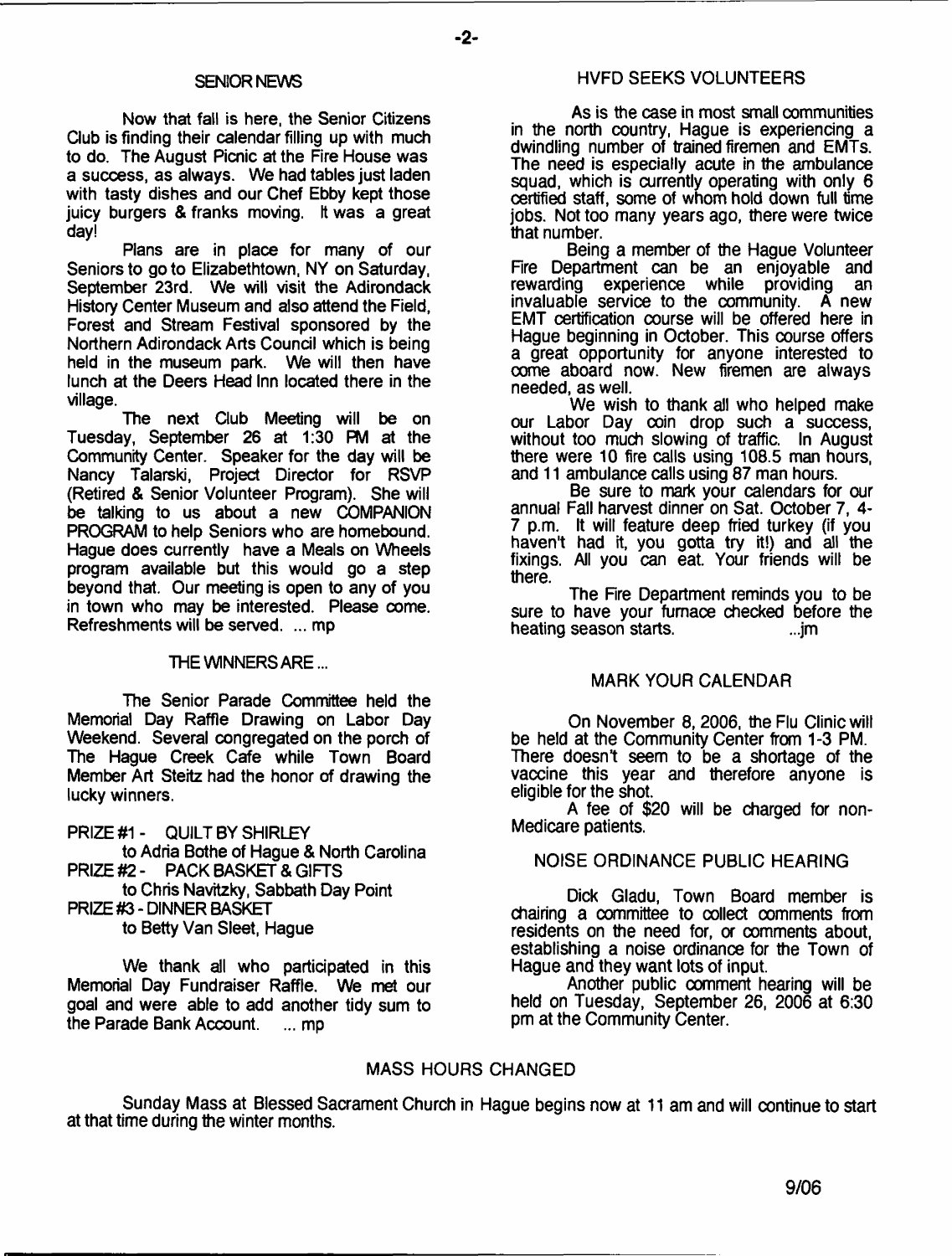Friday, September 22, 2006, the Kiwanis Club of Ticonderoga, Inc. will be hosting a community buffet dinner at the First United Methodist Church, Wicker St., Ticonderoga. Dinner will be available from 4:30PM to 7PM or until the food runs out. The cost will be \$9.00 for adults and \$4.00 for children 3 to 12 years of age. Under three, FREE.

There will be various meats carved to order, assorted salads, vegetable dishes and other main courses, as well as the traditional home made<br>desserts. Takeouts will be available. The Takeouts will be available. community is invited to have a good home made dinner. Come and bring your friends and family. Tickets will be available at the door.

# LGPC MEETS

The Commission will conduct a regular monthly meeting which will include the Commission's Project Review Committee meeting on Tuesday, September 26th, 2006 at 10:00 am. at the Canoe Island Lodge, Diamond Point, NY.

Public comments are welcome at each regular monthly meeting of the Commission.

Further info see <[www.lgpc.state.ny.us](http://www.lgpc.state.ny.us)>

# 4-H INFORMATIONAL PROGRAM

On Wednesday, September 27, 2006 from 6:30 PM to 8:30 PM Cornell Cooperative Extension of Warren County will conduct a 4-H 101 Program for Warren County youth and adults. The program will be held at the Cornell Cooperative Extension Education Center on Schroon River Road in Warrensburg.

The purpose of this program is to place youth who want to join 4-H in an existing 4-H Club and to provide adults with information on forming a 4-H Club of their own. Current 4-H Leaders will be attending this program to help answer any questions you may have.

4-H is a youth development organization for boys and girls ages five to nineteen that teaches valuable life skills through hands on activities in science, engineering, technology, community service, nutrition, exercise and more.. Caring and energetic adults who share their skills and interests are the backbone of 4-H.

To register for this program please contact the Cornell Cooperative Extension at 518-668-4881 or 518-623-3291.

*\$* North Country Witticism: *\* You can't drive a nail with a sponge no  $\ddot{\xi}$ matter how hard you soak it. 

## PUTNAM AUTUMN FEST

The Putnam Presbyterian Church will be holding an Autumn Fest on Saturday, October 7, Proceeds of the event will go to the Deacons fund which helps people with needs in the community.

The Autumn Fair starts at 3 pm and features homemade crafts including Happy Hats for kids and adults; preserves, jams & jellies; cookies, candies and fresh produce.

At 5 pm there will be an Autumn Feast of chicken and biscuits and all the trimmings. The dinner is \$7 for adults and \$5 for children under 10. Seatings will be at 5, 5:45 and 6:30 pm.

# CROP WALK IN TICONDEROGA

On Saturday, October 14, 2006, at 1:30 PM, the Ticonderoga region will hold its fourth annual Church World Service CROP Walk. Church World Service is an ecumenical, international relief agency, a ministry of the Council of Churches, whose resources help hungry people survive and become more self-reliant. The agency also provides assistance after wars or natural disasters. This CROP Walk will also benefit the local community. 25% has been designated to go to local hunger and emergency assistance programs.

The Walk will begin at the entrance of Bicentennial Park on the comer of Montcalm St. and Tower Ave., Ticonderoga. In case of bad weather, registration will be upstairs at the nearby Elks Lodge. The Walk will be a 4 mile walk through Ti, with a I or 2 mile shorter route for those not able to walk the longer distance. Walkers may ask sponsors ahead of time to give a donation, and/or<br>the walkers may sponsor themselves. It is the walkers may sponsor themselves. preferred that walker's forms be filled out before the Walk. For these forms and/or info, call Beverly Sann at 543-6299.

#### LG SHIPWRECK FILM

A documentary about a Lake George, New York shipwreck will be shown in a Georgia film festival sponsored by the National Park Service. "The Lost Radeau: North America's Oldest Intact Warship" is a 57 minute long award-winning documentary about the 1758 Land Tortoise radeau. The Land Tortoise was a seven-sided British warship from the French and Indian War that is sunk in 107 ft. of water in Lake George. The wooden shipwreck was found in 1990 during a side scan sonar survey conducted by Bateaux Below, Inc. The radeau, a type of floating gun battery, was later studied by underwater archaeologists and volunteer divers.

The DVD documentary is produced by<br>sbury-based Pepe Productions in Queensbury-based Pepe Productions in collaboration with Bateaux Below, Whitesel Graphics, and Black Laser Learning. Dr. Russell Bellico, a Hague summer resident, is featured in the documentary. [<www.thelostradeau.com](http://www.thelostradeau.com)>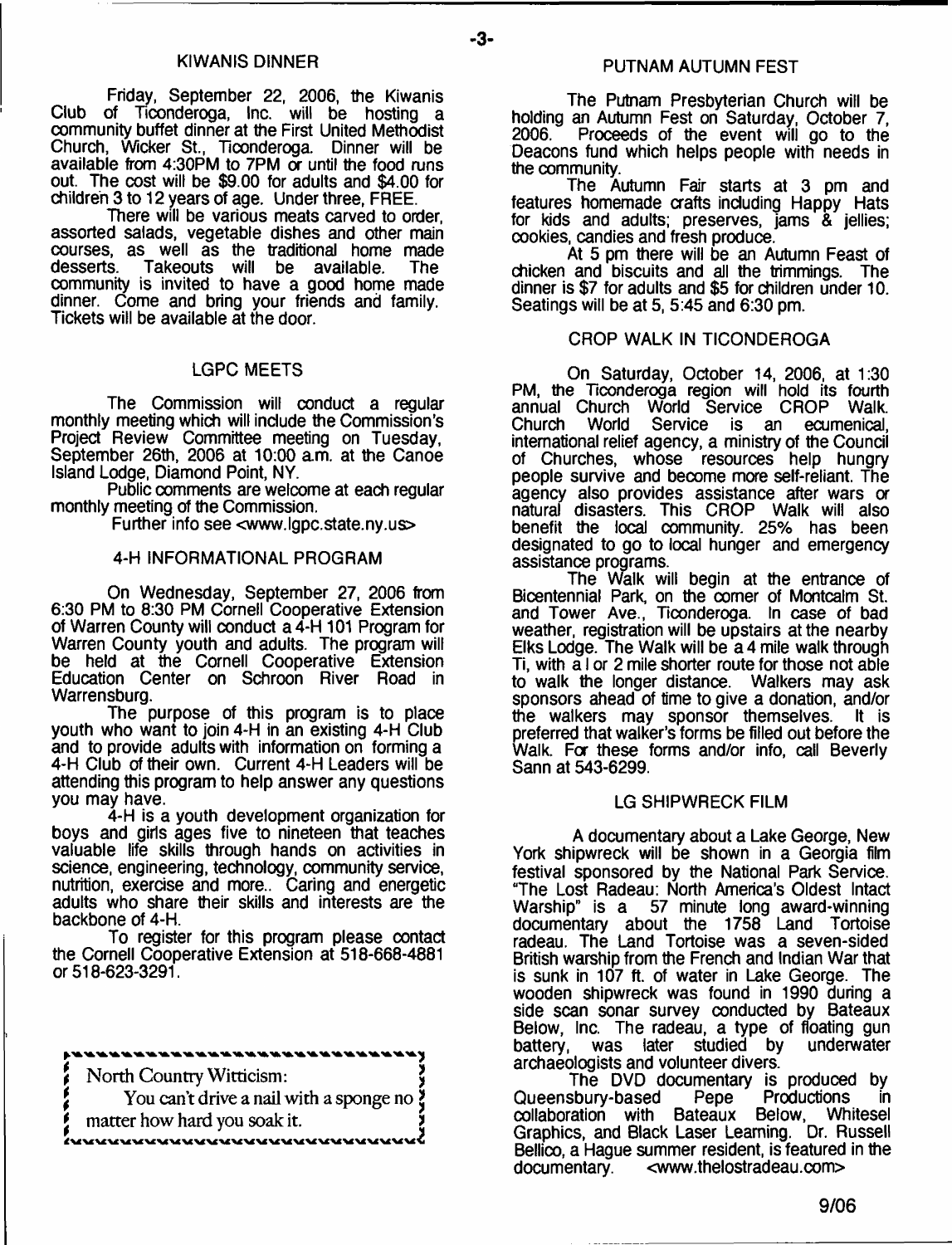-4-

Martin Fitzgerald II, Acting Chairman and George lanson, Lindsay Mydlarz, Bill Pittman and Glen McKee were present while Chairman Robert Goetsch and MaryLou Doulin were absent.

# IHH PROPERTIES. LL (26.18-1-1.1) Lakeshore Mine Road (OCII)

The applicant is asking for a two lot minor subdivision of a 24.24 acres parcel. One lot would be 2 acres and currently has a single family resident in place. Due to the density restriction of OCII (8 acre minimum) a variance is being requested. The second lot of 22.24 acres is mostly encumbered by a conservation easement. The conservation easement contains a septic provision should the existing system which serves several homes in the area ever fail.<br>John Breitenbach, Jr., representing the John Breitenbach, Jr., representing the applicant, explained the line for the subdivision lies on an existing road, providing a natural lot<br>boundary. The subdivision will not affect the The subdivision will not affect the density in the area since no houses can be built on either lot. A public hearing for the September 28th ZBA meeting.

KEATING (43.5-1-5) 9823 Graphite Mountain Road (Hamlet)

The applicant is requesting a variance for ' an 8 foot fence across the front and sidelines of his property to ease noise issues. Since fences on residential lots are limited to 4 ft. a variance is required. Additional variances will be needed to grant relief from the 20 ft. roadside setback requirement and for the shoreline setback from the Hague Brook. A public hearing will be held on September 28th.

# SHEEHAN (25.3-1-16) 9394 Graphite Mountain Road (OC-I/OC-II)

The applicant is asking for an after-thefact approval for a 6'x 545' chain link fence which has been in place approximately 2 years and exceeds the 4 ft. height limit It is located on or near the property boundary line of the abutting land. Neighboring property owner Perry Girard, who was in attendance, daims the fence is located on his property, and has supplied a survey which conflicts with Mr. Sheehan's survey. The Board deemed the application incomplete until there is confirmation of the property lines. Lindsay Mydlarz recused herself.

# MACIONIS (26.6-1-1) 9500 Lakeshore Drive<br>(TR-1)

The applicant is requesting an addition of a 6'x 24' walkway, a 10' x 32' deck addition, and an exterior staircase to an existing house. The proposed walkway, 45' from the lake, requires a shoreline setback variance. A public hearing was scheduled for September 28th.

Chairman David Swanson, Tim Costello, Pam Peterson and Rolly Allen were present and John Brown, Katy Wells and Peter Foster were absent.

IHH PROPERTIES. LL (26.18-1-1.1) Lakeshore Mine Road (OCII)

A public hearing was scheduled for the next meeting on October 5th.

# KEATING (43.5-1-5) 9823 Graphite Mountain Road (Hamlet)

A motion to recommend denial of the variance to the ZBA was not approved 2-1-1 which resulted in no action.

# SHEEHAN (25.3-1-16) 9394 Graphite Mountain Road (OC-l/OC-m

The matter was tabled until the property line issues are resolved.

# KRUEGER (12-1-4) 1008 New Hague Road (OC-1)

Applicant is applying approval for an addition to an existing camp. A new septic system has been installed and a stormwater plan submitted and installed which has addressed the Warren County and ZEO concerns. The application was approved with the condition that the rest of the storm water plan follow the specifications of the Zoning ordinance.

# MACIQNIS (26.6-1-1) 9500 Lakeshore Drive (TR-1) A site visit was scheduled.

# Firehouse Restaurant

A request was received to construct a storage shed which would require a variance. Suggestions were made that would not require a variance such as ready-made bins or construction to shield the view from the street.

# TOWN BOARD MEETING - 9/12/06

Supervisor Dan Belden, and Councilman Art Steitz, Dick Gladu and Tom LaPointe were present and Edna Frasier was absent.

A moment of silence was held for Bernard Armstrong, Linda Mury's mother, and Joe Gunning.

Under public comments, Rudy Meola asked follow up questions concerning the current status of the Route 9N walk path. The response was that a committee will be formed but it has not been a priority at this time. He also asked about the Arcady Bay roads which were already reported on last month. He inquired as to the status of the noise ordinance<br>committee which was supposed to make a which was supposed to make a recommendation, and learned that a report would be given later in the meeting although it had not been on the agenda.

Cont'd on page 5 - Town Board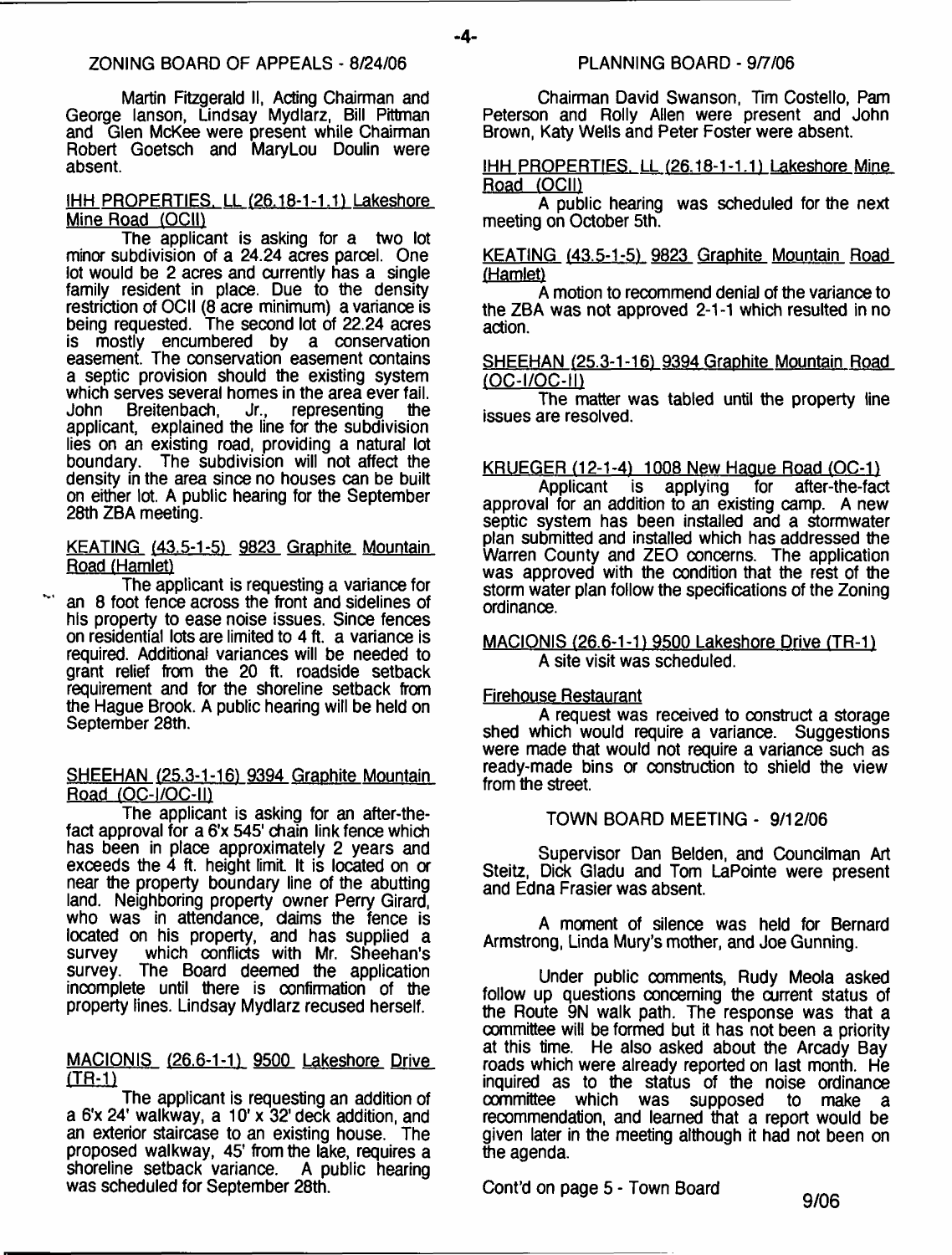#### Cont'd from page 4 - Town Board

As the Town Board of Health, the Board heard details on an application by David Cornell for a Members of the Board recommended that a new tank be put in with the leach field replacement and then no variance would be necessary.

Matt Coffin thanked the Board for approving his application as a Class A driver but explained he could not take the job at this time. He also suggested that the town reconsider the pay that is offered to part time operators which he said is not in touch with what it should be and may make it difficult to get qualified drivers.

#### Committee Reports:

Assessor/Justice - Councilman Gladu noted that the school tax bills are out and as long as school funding has an over-dependence on property taxes, we will continue to be in this box. He noted that the schools are looking into necessary building repairs that could be funded with a 2.7 million dollar, zero-interest loan if spent by 2007. He suggested that Hague residents need to take a more active role in attending meetings and helping to prioritize needs.

Enhancement Committee - Councilman Steitz noting that there are projects that need to be looked at in the Town Park area and has set a meeting of the<br>Enhancement Committee for the 20th. They will Enhancement Committee for the 20th. include a discussion about the previously ordered street lights which are unwanted but will not be refunded by the distributor and .are still lying behind the Community Center.

CARE- Councilman Steitz announced that the current volunteers will be resigning from administering the program.

Finance - Councilman Gladu said that \$3300 in interest was received this month from 9 different accounts. He said "We are financially solvent" and noted that dates need to be set for the upcoming budget workshops.

Highway - Councilman Gladu cited a letter from a resident in the Lakeshore Hills Associaton resident in the Lakeshore Hills Associaton commending the highway department for their work in restoring the road.

Personnel - It was agreed by oonsensus to dispose of the practice of waiting 90 days before giving benefits to newly hired personnel. There was no official policy and it is difficult to get people to fill critical jobs.

Planning/Zoning/Stormwater - The ZEO filed a report of another busy month with 11 applications. Councilman Gladu said that the committee working on the noise ordinance wants "to overindulge in public feedback." One public hearing has been held and another is scheduled for Tuesday, September 26th at 6:30 pm. The target is to have something in place by spring of next year.

Sewer District  $#1 \& #2$  - Supervisor Belden reported that they have been going over the budget in sewer district #1 and hopes that they won't have to raise the sewer tax. In the process for establishing sewer district #2, they are now waiting to hear from the state to see if the environmental report can be used.

Town Park/Beautification - Councilman Steitz said in order to attract qualified help for the Town Park and Beach next summer they will need to increase the budget. He also addressed other issues with the ramp and launch area with members of the audience offering their opinions. Dottle Henry audience offering their opinions. asked if there was still a town park committee since they don't meet She was told there is one and it should meet in the future.

**Under unfinished business, the Board:**

1. Approved a resolution supporting a project for Lake George delta sediment management and shoreline restoration.

2. Decided not to put on the ballot a vote for decreasing the term of the Highway decreasing the term of the Highway Superintendent given the feedback from the people who attended the public hearing.

3. Agreed to update the Town signs reflecting the Bicentennial and the oorrect date of the creation of the town in 1807 with money from the general fund. 4. Agreed to have Councilman LaPointe work with Judy Stock to discuss the possibility of having street pole banners for the Bicentennial.

# Under communications & petitions, the Board:

1. Approved three recommendations from Gale Halm on the integration of the Hague Historical Society and the Clifton F. West Hague Museum. (See related article on p. 6)

2. Approved a resolution with the same wording as an earlier one in support of an application by the Village of Lake George on behalf of several communities relative to a camera which can be used in the sewer lines.

3. Approved insurance item with regard to the boiler.

4. Discussed a letter from Graham Bailey about the tudor portion of the old Lakeshore Garage one of the few historical buildings left in town which was designed by Ward Shippey, a regional architect. He suggested that it might be worth looking into preserving it and an article in Adirondack Architectual indicated that this particular building is eligible for an historic register. Holly de Buys volunteered to look into the matter more fully with Mr. Bailey and will report back in October.

Cont'd on page 6 - Town Board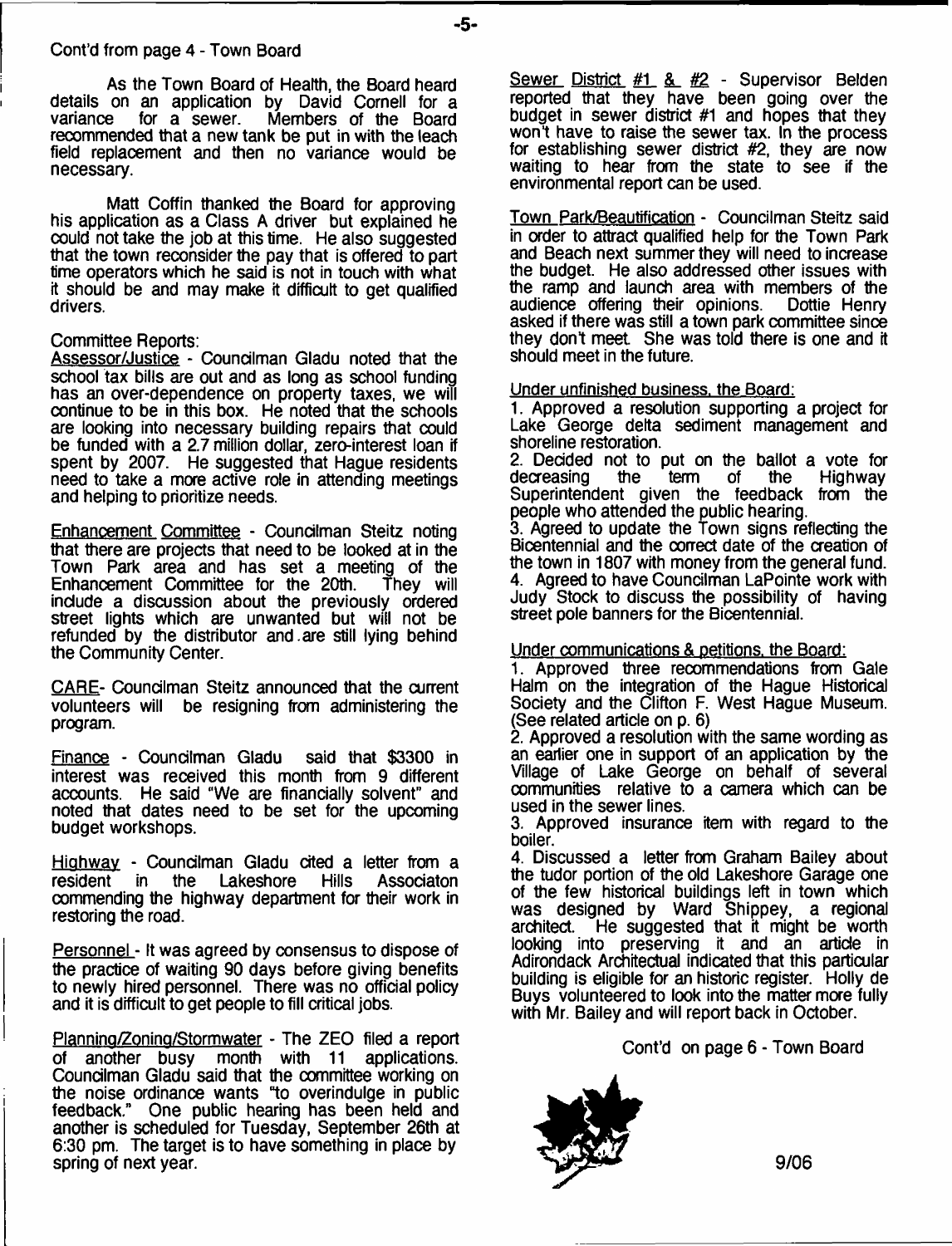# Under new business, the Board:

1. Set dates for initial work on the 2007 budget. Public workshops will be scheduled and the final budget ready before the November election.

2. Received a letter from the Hague Historical Society agreeing to manage the museum.

3. Authorized the Supervisor to sign a contract for tents for the Bicentennial with the money coming from the occupancy tax for special events.

4. Discussed that one company is interested in putting up a cell tower but needs suppliers. A related request was made by audience members for more cable service .

5. Approved the annual fee of \$330 by the firm which maintains and updates the searchable Town Codes on the internet.<br>6. **Received** a real

Received a report from the Bicentennial Committee on their work and tentative plans to date and approved the necessary seed money that will be needed.

Supervisor Belden reported that the Town has received grant money for the boat ramp, for stormwater projects and hope for a grant for work on the American Legion property.

# SEWER DISTRICT #2 UPDATE

The Town Board is waiting for the environmental review (SEQR) before it can take the next steps. It will take 30-45 days after which the Town Board must accept the findings and then may adopt a resolution to form Sewer District #2. From that date residents who wish to petition the Board for a permissive referendum have 30 days to do so. If there is no referendum, the Town will proceed with the next steps toward realization of the new sewer district.

# GETTING THE DATES STRAIGHT

Because the Town was renamed "Hague" in 1808, after being formed in 1807 from Bolton and originally named Rochester, the entry signs to Hague reflect a date which needs to be corrected.



#### HISTORICAL SOCIETY TO RUN MUSEUM

With the approval of the Town Board on September 12, the Hague Historical Society is taking over the management of the Clifton F. West Hague Museum. The Town Board accepted recommendations from the Museum Board to a) contract with the Hague Historical Society to run the museum, b) dissolve the Museum Board and c) transfer funds raised by the Museum Board to the Historical Society. A fourth recommendation, to name the museum the Hague Historical Museum with the current collections to be called the Clifton F. West Memorial Collection and the museum room to be named the Clifton F. West Memorial Room, was tabled. The Museum Board had felt that the name would have better identified the museum as an historical museum in the Town of Hague.

The Collections Committee has already begun clearing the rooms in order to catalog the current collection. Holly and Bob de Buys have computerized an inventory of most of the documents, pictures and artifacts and have created a terrific searchable database.

The Exhibitions Committee under Gale Halm plans to have a permanent exhibit on Hague history as well as several rotating exhibits on topics such as the schools and industries. The first exhibits will be ready for The first exhibits will be ready for the Hague Bicentennial next spring. In a letter to the Town Board, Judy Stock, Historical Society president stated, "The Hague Historical Society has been reenergized and looks forward to helping create professional exhibits of lasting importance to the people of Hague. With your support we can continue to preserve and promote the history of Hague."

Anyone wishing to join the Hague Historical Society can contact Judy at <[haguejudy@nycap.rr.com](mailto:haguejudy@nycap.rr.com)>.

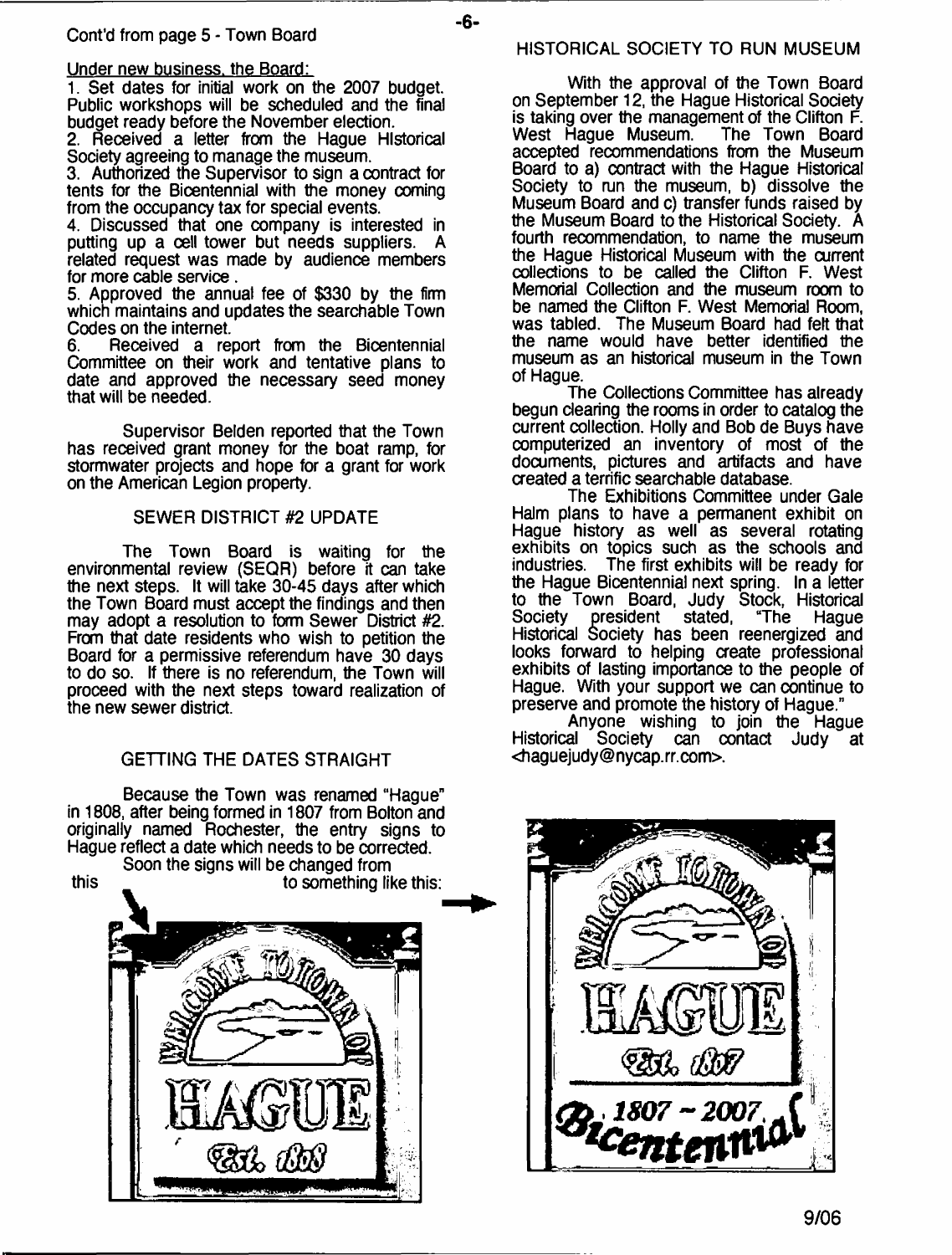# *~SOUb]VIblCiS~*

BORN: A daughter, Morgan Hannah McLaughlin, to Ben and Amy McLaughlin, Exeter, NH on<br>August 24, 2006. Her grandmother is Lynn Her grandmother is Lynn Patchett and great-grandparents are Bob and Lynn Patchett, Hague.

BORN: A daughter, Meah Alayah, to Mellissa Dunklee and Michael Hercules at Glens Falls<br>Hospital on August 27, 2006. Her great-Hospital on August 27, 2006. grandmother is Barbara Snow, Hague.

BORN: A daughter, Lily Ana, to Mr. & Mrs. Anthony Waters, in North Adams, MA on August 31, 2006. A second great-granddaughter in four days to Barbara Snow, Hague!

ENGAGED: Alison LaCourse to Andrew Duback of Burlington, Vermont. A June 2007 wedding is planned. Alison is the daughter of Craig & Diane LaCourse of Hague.

DIED: Cornelius Van Leeuwen, 97, on May 11, 2006 at King's Way Nursing Home, Schenectady. Mr. Van Leeuwen was a summer resident of Silver Bay for over 50 years.

DIED: Jack Silliman, 91, on Aug. 13, 2006 in Easton MD . John was a summer resident in the Sabbath Day Point area and a former trustee of the Grace Memorial Chapel at Sabbath Day Point. He was predeceased by his first wife, Isabel Dockray Silliman. Survivors include his second wife Elizabeth Petzinger of Miami FL; two sons; John W of Silver Bay and High Bridge, NJ and Donald of Oxford, MD; three grandsons John T of NJ, Guy of PA and William of FL; and two great-grandchildren.

CONGRATULATIONS: To Tom & Mary Lou Curry of Sabbath Day Point on the celebration of their 40th wedding anniversary on Aug. 6. Their special day was highlighted with their son, Father Thomas, a Benedictine priest, offering mass at Blessed Sacrament Church in Hague. Joining them were their two daughters, Mary Elizabeth & Kathleen, their husbands & five grandchildren, plus friends of the couple.

## FLIPPANCY FEST III

The Silver Bay YMCA of the Adirondacks was the setting for the August 3rd celebration of Flippancy Fest III. A wonderful coffeehouse was organized by Heather Hassett, a 2002 graduate of Ticonderoga High School.

Heather is this year's recipient of the John Costello Memorial Scholarship, given in memory of John Costello, a friend and fellow graduate of Heather's and former "Emp" at Silver Bay. John passed away in an unfortunate accident in 2003 but his life is celebrated annually during this music festival. His senior project film, Flippancy, was shown on the porch of the auditorium during the festival.

His parents, Karen and Tim Costello and brother, Tavish expressed their gratitude to all who contributed to the John Costello Memorial Scholarship Fund and thanked "all who helped with the coffeehouse, the great performers and artists and those who came to celebrate John's life and love of good music, art, and friendship."

# NEAL MEMORIAL SCHOLARSHIPS

At the Silver Bay YMCA of the Adirondacks Emps Banquet on August 14th, the Peter Neal Memorial Scholarships, based on high standards of work performance and financial requirements for a college education, announced.

This year's winners were: Emily Elling, University of Central Florida; Christine Nystrom, The College of New Jersey; Ben Brumbaugh, Springfield College; Rachel Zeller, SUNY Potsdam and Elizabeth Becker, Gettysburg College.

Family and friends established the award in 1992, as a memorial to Peter Neal, son of Sally & Jim Neal, Silver Bay. Peter was a summer employee at Silver Bay who died of cancer in 1992.

*Contributions to the John Costello 'MemoriaC Scholarship Fund and the Peter 'Neal Memorial Scholarships can he sent to Silver (Bay YMC(A of the Adirondacks, Silver Bay, NY 12874.* 

# 2006 - 2007 SCHOOL TAXES

- **7**-

The 2006 - 2007 tax bills have been sent out so most residents are aware of the new tax levy for the Ticonderoga School District. The total tax is \$8,422,418 (up 2.89%).

Ticonderoga property owners will pay \$3,970,325 for 47.14% of the total with a rate of 9.805304 per thousand (down 1.1%).

Hague property owners will pay \$4,452,093 for 52.86% of the total with a rate of 10.486877 per thousand (up 8.5%).

The difference is related to equalization rates (based on sales of property) and the fact that each town is in a different county.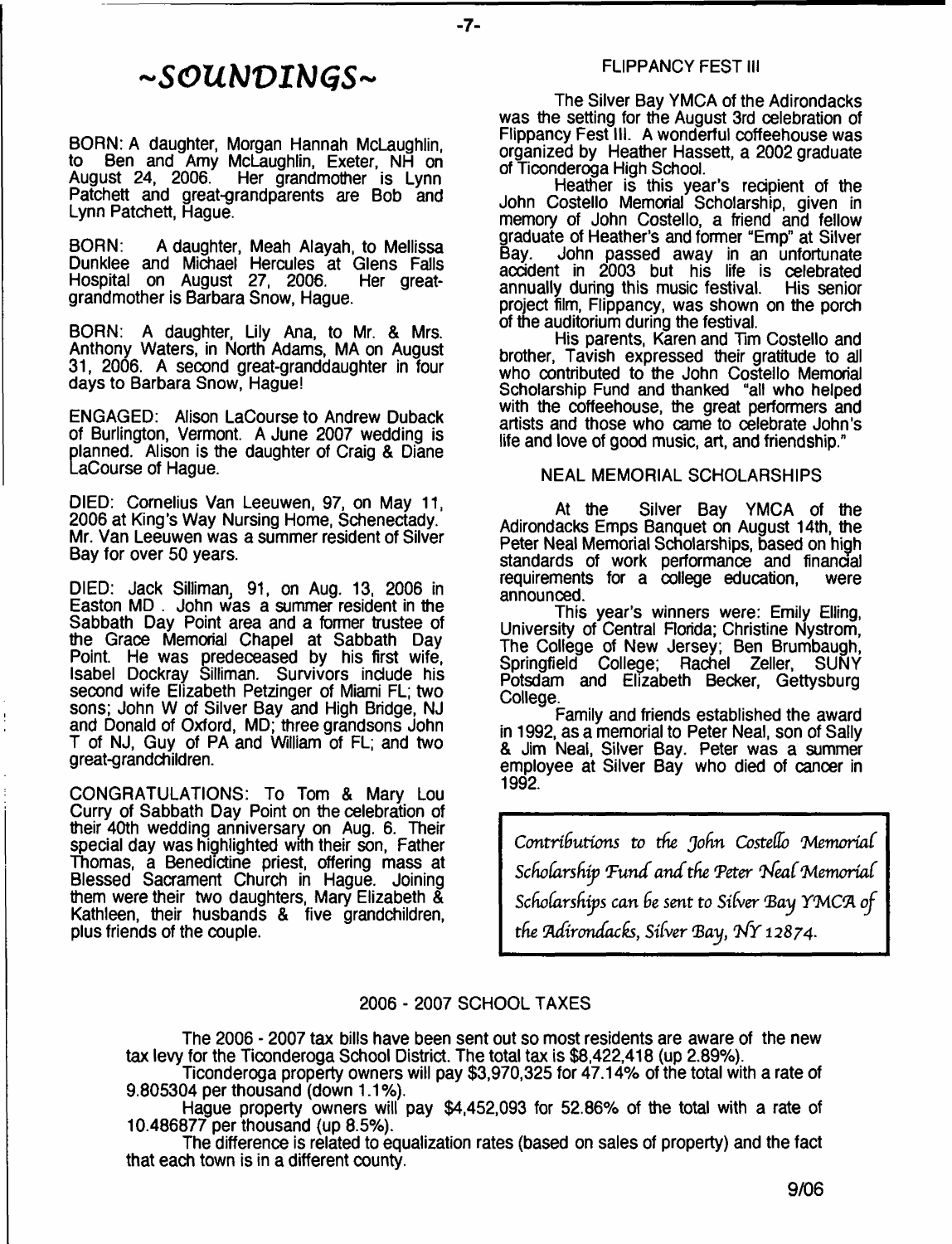#### NEWS WITH THE LGA

The Lake George Association (LGA) has announoed the hiring of Emily M. DeBolt as the environmental non-profit's new Education and Outreach Coordinator. DeBolt recently<br>graduated from SUNY-ESF (Environmental (Environmental Science and Forestry) with a Master's degree in Environmental Interpretation. She also has a Bachelor of Arts in Science and Technology Studies from Cornell University.<br>DeBolt vill be

DeBolt will be responsible for<br>developing, implementing and managing implementing educational and informational programs and projects pertaining to the wise use and preservation of the natural resources of the Lake George watershed.

Also announced was the election of Walt Lender, the conservation group's executive director to the board of directors for Lakes to Locks Passage. The group utilizes partnerships<br>between public, private and non-profit between public, private and non-profit organizations to manage the region's scenic, historic, natural, cultural, recreational and working landscape resources in balance with eoonomic development and tourism. Said Lender, "Lake George is a very important element in Lakes to Locks Passage. It has tremendous significance for its natural resources, its vast history and its draw for tourism. The LGA and the lake will The LGA and the lake will benefit from the connections and partnerships that will be formed through work with Lakes to Locks Passage. I am honored to be a part of this board." [<www.lakegeorgeassodation.org>](http://www.lakegeorgeassodation.org)

# LGLC NEWS

The Lake George Land Conservancy (LGLC) has announced a groundbreaking ceremony for the Macionis Family Center for Conservation will be held on Friday, September 22, 2006, at 4:00 PM. The center, located at 4905 Lake Shore Drive, Bolton Landing, New York, will be reconstructed from its prior use as a restaurant to provide the office and meeting facilities of the LGLC. Members of the LGLC, town officials, local business owners, and the general public are invited to attend the groundbreaking ceremony to view the building<br>renovation and site plans of the Macionis Family renovation and site plans of the Macionis Center for Conservation. Refreshments will be served.

"The Lake George Land Conservancy is proud to name its new facility in Bolton Landing the Macionis Family Center for Conservation," said Nancy Williams, LGLC executive director, "in honor of the outstanding contribution made by John and Amy Macionis of Hague, New York, and Mount Vernon, Ohio, and their children, McLean and Whitney. They have resolutely committed to the LGLC mission of land protection through their volunteer leadership (John and Amy serve the LGLC as board president and advisory board member. board president and advisory board member, respectively) and a generous financial gift and lead donation in excess of \$300,000 toward the purchase and reconstruction of the building where the planning and implementation of the LGLC's work happens daily.

To date, seventy-five percent of the funds needed to complete the building reconstruction project has been raised, primarily through the support of individual members of the LGLC board of directors and private foundations, such as the Margaret A. Darrin Foundation and the Helen V. Froehlich Foundation.

<[www.lglc.org>](http://www.lglc.org)

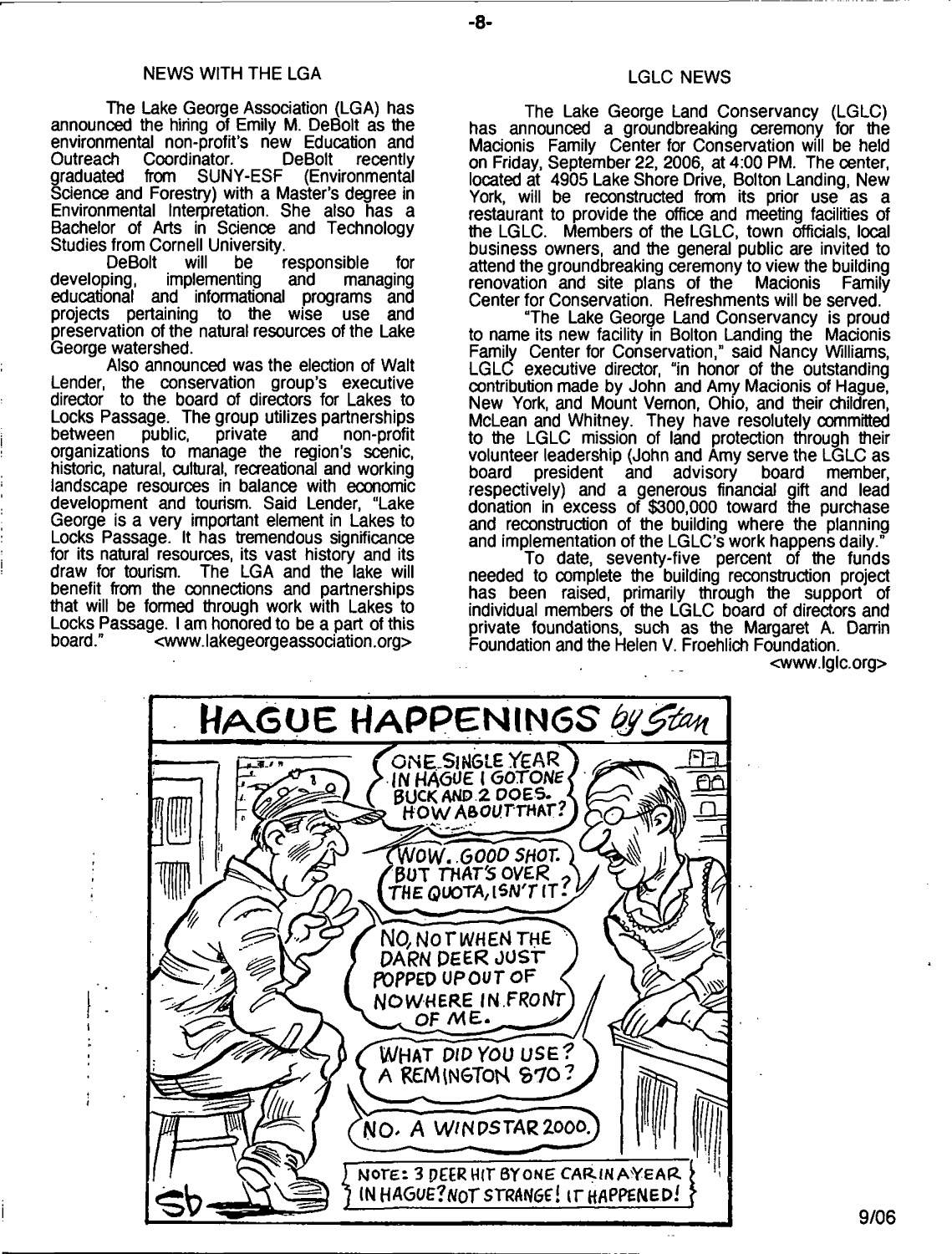# $\mathcal{N}$ ATURE NEWS

# *by Nancy Wotton Scarzello*

# A TRANQUIL VISIT TO JABE POND

A few weeks ago, my husband and I took an afternoon to hike up to Jabe (or Jabes) Pond. We found the parking area just off of Split Rock Road, and although you can drive up to the pond, we decided to park and hike up the milelong access road. The walk is steep at times, but beautiful and saturated with wildlife.

The trees lining the road are diverse with oak, hemlock, beech, maple, white pine, birch and shagbark hickory. There were several trees with shelf mushrooms growing on them and even more colorful mushrooms on the ground. Interrupted ferns and Christmas ferns filled in alongside the edges of the road and I found some wood betony growing on the berm. This was a treat for me since I had never seen it in the wild. Mosses and lichens of every shade of green completed the palate of woodland hues. In the canopy of leaves above finches and chickadees voiced our intrusion into their world, while downy woodpeckers went about their search for insects in dead trees carefree of our presence.

Once we reached the pond, the road ended at another parking area and boat launch where a few other people had put in kayaks. We could see two young men fishing from them in the still water, and another couple paddling along the far shoreline. We continued along the path that followed the west shore.

Soft with fallen pine needles and leaves, the path dips in and out from the water's edge where you can sit on ledges or rocks to gaze across the water watching the loons diving and hear their calls to each other. The path itself is lined with many plants of beauty and interest; I found that there were large patches of<br>wintergreen, partridgeberry and creeping partridgeberry snowberry right in the path. Other areas where lady's slippers and trailing arbutus spilled onto the path, then disappeared into the understory of ferns let me know that this is a place I want to return to in the spring and early summer when they are both blooming.

This is a place of quiet and tranquility. Even though there were other people visiting the pond, their voices were hushed as though not wanting to disturb the peaceful energy that enveloped it. A family with young children arrived just as we were heading back down; the children's excitement was apparent and they almost seemed to be using their "inside" voices but I sensed that they probably would be quite boisterous at the beach where the activity is different.



- **9**-

Little Jabe Pond and Jabe Pond from 34,733 ff on Google Earfh

On the way back down the access road we saw numerous plants and mushrooms that we had missed on the way up, probably just a different line of sight, but making the trip down seem like a new road. And as we neared the end of the hike we heard the loons again  $\sim$  this time they were flying overhead calling to each other on the wing.

# *WL'A'flfL'R VfOTtES*

*fry 'Mary Lou 'Doutin*

WOW! What a summer season! Early on we had copious amounts of rain. Then things turned quite humid in July which raised the mold and grass allergy contents to dangerous levels. Because of the high ground levels of ozone, healthy air was a concern on some days, but mostly so beautiful.

Monday, July 27, was the hottest day of the summer at 95 degrees. Locally we only had one heat wave all summer, from the 15th of July until the 18th, when temperatures were 90 and above. The rest of the summer, temperatures were in the 80's by day. It appeared that in early summer the nights did not cool off as much as in years past but by August night temperatures were back to more normal numbers - in the 60's.

For the most part, it has been a gorgeous season, with all the traditions, good times, freedoms and the beauty of this spectacular place. In early September we were concerned<br>about the threat of hurricane Ernesto. of hurricane Ernesto. Fortunately it did not impact Hague but caused lots of problems down state, (property damages and extended power outages.)

When the clouds dispersed, the final days of summer are ones we hope will pass ever so slowly as we attempt to cling to the last vestiges of summer.